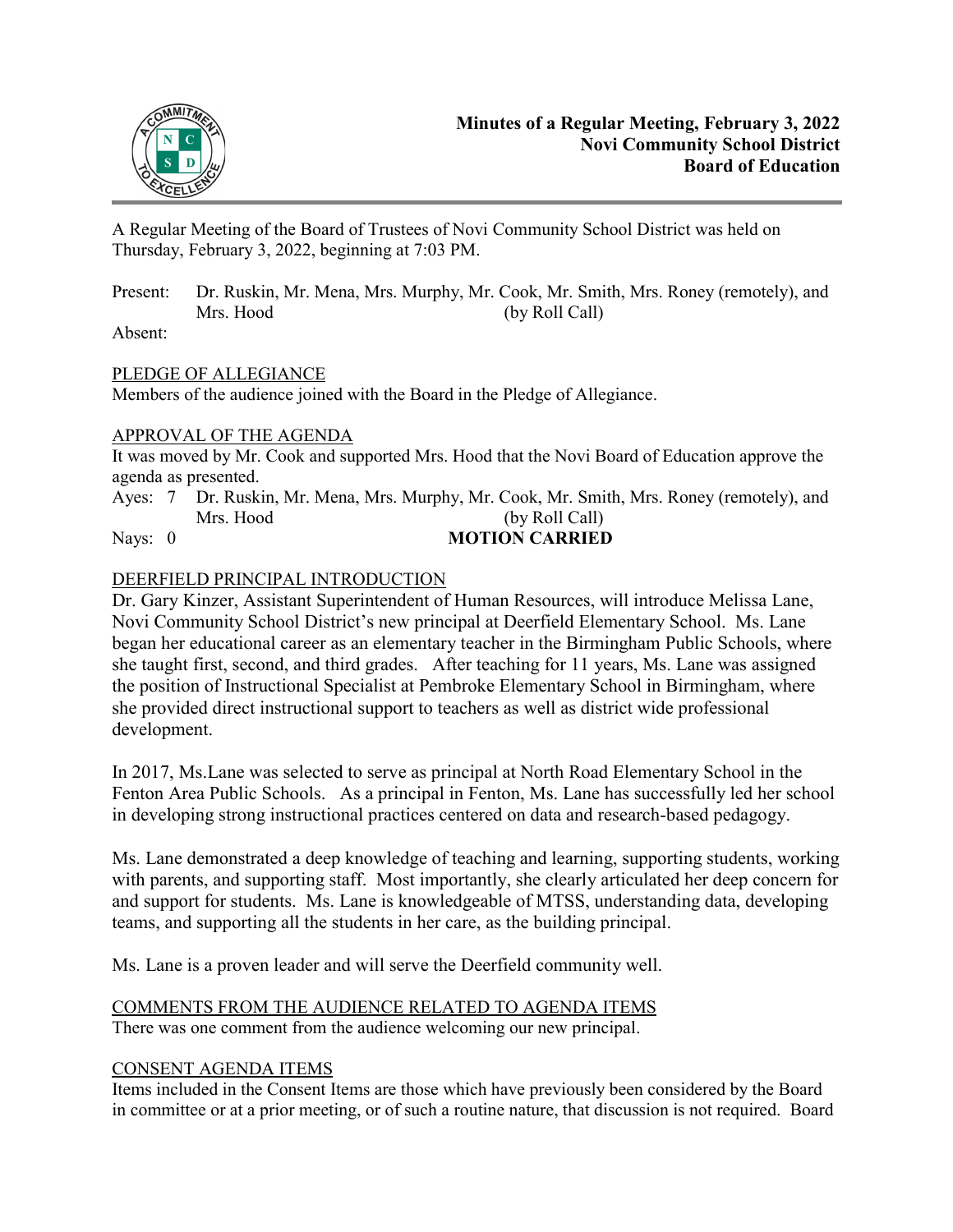members may request that any items be removed from Consent Items for further discussion, if additional information is needed or available.

## **CONSENT ITEMS**

- A. Approval of Minutes
	- a. Regular Meeting Minutes of January 20, 2022
- B. Approval of Bills
	- a. Board Report
	- b. Check Register for December 2021
	- c. Purchase Card Report for November 2021
- C. Approval of Field Trip(s)
	- a. Novi Pom State Competition
	- b. Winter Guard International Championship Competition

It was moved by Mrs. Hood and supported by Mr. Mena that the Novi Community Schools Board of Education approve the Consent Agenda Item(s) as presented.

Ayes: 7 Dr. Ruskin, Mr. Mena, Mrs. Murphy, Mr. Cook, Mr. Smith, Mrs. Roney (remotely), and Mrs. Hood (by Roll Call)

# Nays: 0 **MOTION CARRIED**

# ACTION ITEMS

#### Personnel Report

Gary Kinzer, Assistant Superintendent of Human Resources, presents for your consideration the following personnel changes:

## **A. New Hires**

| <b>Name</b>        | <b>Bldg.</b> | <b>Assignment</b>                                             | <b>Reason</b> | Rate    | <b>Effective</b> |
|--------------------|--------------|---------------------------------------------------------------|---------------|---------|------------------|
| Krukowski, Marlene | DF           | Special Ed Teacher                                            | New Hire      | MA      | $02 - 14 - 22$   |
| Russ, Lauren       | HS           | Math Teacher                                                  | New Hire      | BA      | $02 - 04 - 22$   |
| Scott, Evelyn      | <b>HS</b>    | Math Teacher                                                  | New Hire      | BA      | $02 - 04 - 22$   |
| Stacer, Danielle   | District     | <b>Nurse</b>                                                  | New Hire      |         | $02 - 04 - 22$   |
| Geiger, Justine    |              | Career Prep/Adult Ed Student Data Asst. Position Chg. Level B |               |         | $02 - 04 - 22$   |
| Selvam, Preetha    | DF           | Special Ed Para                                               | Position Chg. | Level B | $02 - 04 - 22$   |
|                    |              |                                                               |               |         |                  |

#### **B. Retirements and Resignations**

| Name            | Bldg.       | <i><b>Assignment</b></i> | <b>Reason</b> | <b>Effective</b> |
|-----------------|-------------|--------------------------|---------------|------------------|
| Shefferly, Tara | <b>ROAR</b> | Social Worker            | Resigned      | $02 - 04 - 22$   |

# **C. Leaves of Absence**

| Name              | <b>Bldg.</b> | <i>Assignment</i>  | <b>Reason</b>        | <b>Effective</b>       |
|-------------------|--------------|--------------------|----------------------|------------------------|
| Noroyan, Amber    | MS           | Special Ed Teacher | LOA $#1$ -Child Care | 02-23-22 to 06-10-22   |
| Valentine, Karley | <b>ECEC</b>  | Secretary          | LOA $#1$ -Child Care | $02-07-22$ to 06-30-22 |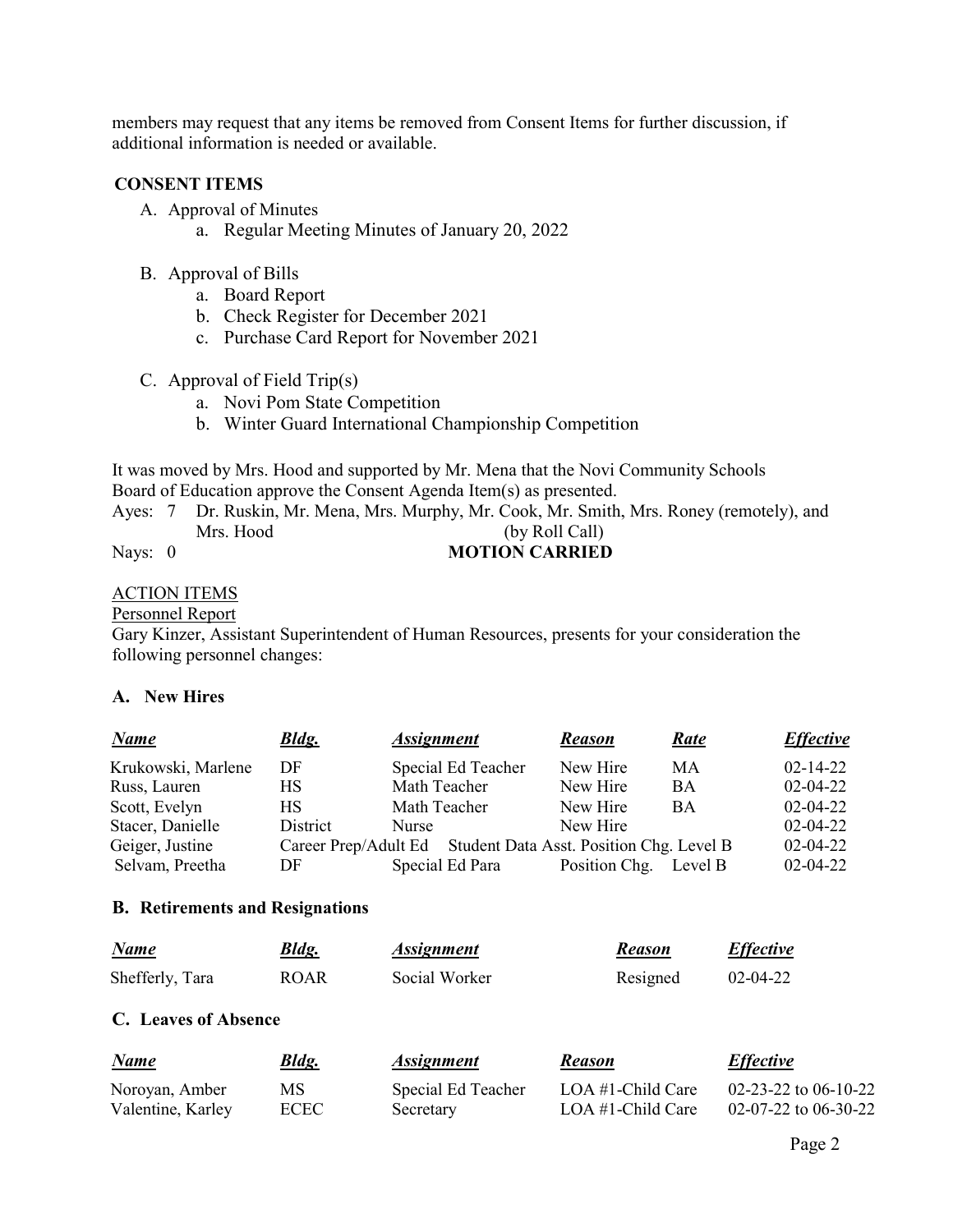It was moved by Mr. Smith and supported by Mrs. Murphy that the Novi Community School District Board of Education adopts the personnel report recommendations as presented.

Ayes: 7 Dr. Ruskin, Mr. Mena, Mrs. Murphy, Mr. Cook, Mr. Smith, Mrs. Roney (remotely), and Mrs. Hood (by Roll Call)

# Nays: 0 **MOTION CARRIED**

Superintendent Evaluation

Tonight, the Novi Community School District Board of Education formalizes the 2021 Superintendent evaluation. The Board met in closed session on January 6, 2022, at the request of Dr. Matthews, complying with the Open Meetings Act guidelines, to review his performance for 2021.

The Revised School Code requires school boards to evaluate their superintendent's job performance annually as part of a comprehensive performance evaluation system that takes into account student growth data and requires certain additional factors. The rating categories in the evaluation are as follows:

- Governance and board relations
- Community relation
- Staff relations
- Business and finance
- Instructional leadership
- Student growth
- Progress toward district-wide goals

At the evaluation meeting, the Board took no action but comes this evening to finalize the 2021 Superintendent evaluation.

It was moved by Mrs. Murphy and supported by Mr. Smith that the Novi Community School District Board of Education approve the 2021 Superintendent Evaluation, rating Dr. Steven Matthews as highly effective.

Ayes: 7 Dr. Ruskin, Mr. Mena, Mrs. Murphy, Mr. Cook, Mr. Smith, Mrs. Roney (remotely), and Mrs. Hood (by Roll Call) Nays: 0 **MOTION CARRIED** 

# INFORMATION AND DISCUSSION

# MASB Board of Directors Election 2022

Every year in February the Novi Community School District Board of Education, as a member of the Michigan Association of School Boards (MASB), has the right to cast a ballot for a group director in the MASB Board of Directors Election. Regions are based on geography. Novi will be casting one (1) vote in Region 8, districts with pupil membership between 5,001 and 11,000.

In our **Region 8**, there are four (4) candidates running for one (1) seat.

# **Region 8 (three-year term)**

- Melandie Hines Wayne Westland Community Schools
- Darlene Pomponio (Incumbant) Southgate Community Schools
- Angie Smith Farmington Public Schools
- Michael Swiecki Wyandotte Public Schools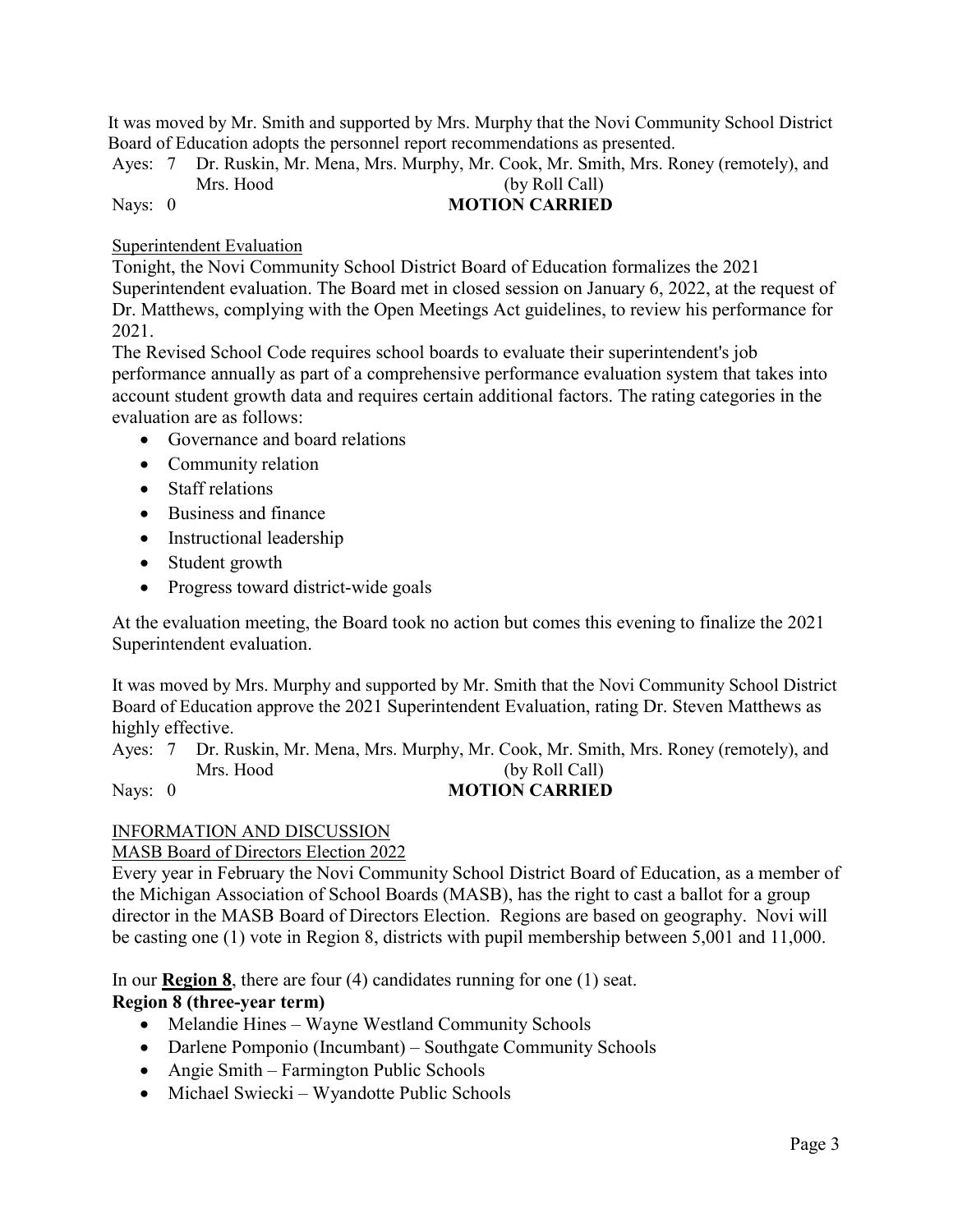The Novi Community Schools Board of Education is asked to approve tonight for whom they would like to decide to cast the vote for.

Voting takes place via online ballot. The district receives one ballot, which has been emailed to the Superintendent's Secretary. After a decision is made the secretary will cast the ballot for the Board. Ballot deadline is 1 p.m. on Wednesday, March 2, 2022.

#### COMMITTEE REPORTS

#### Capital Projects Committee

Mr. Mena, Board Secretary and Capital Projects Committee Chair, reported that they had a robust meeting for about an hour and a half. He stated that they discussed ongoing projects, timelines for completion, and some governance ideas with how we move forward with the rest of the bond dollars.

#### Governance and Policy Committee

Mr. Smith, Board Trustee and Governance and Policy Committee Chair, reported that the two (2) main topics that were addressed were our social media policy and our communications policy, with the public. He stated that this would include everything from District devices to personal devices. Mr. Smith said that social media in not just posting on Facebook, but Twitter accounts, and whatnot. He mentioned that the committee asked for more clarification on some different policies and are looking at what other school districts have in place.

Mr. Smith reported that the committee had a continuation discussion on a couple of things that carried over from last year. He stated that they talked about committee assignments, or the frequency that committees are meeting. Mr. Smith said there was some discussion on Ad Hoc committees, the DEI committee, and the legislative committee. He mentioned that the committee asked for more clarification and since then, the committee has gotten some input and suggestions from the public. Mr. Smith said that the committee is taking all of that into consideration.

Mr. Smith reported that the committee also talked about continuing to hammer out the definitions that would be used between a textbook used in a classroom and a book that would show up in the media center. He asked, what would be considered a textbook and what would be considered a book or an aid brought in by a teacher?

Mr. Smith stated the last thing was clarification between a gift and a grant. He said this might seem straight forward, but there were some comments about grant money that was used and did not come to the Board for approval. Mr. Smith mentioned that it was clear, the fundamental difference is that a gift you do what you want with it and a grant is usually tied to some particular use.

Mr. Smith reported that the committee will continue with these policies and will do our best to articulate a clear definition of what is what and also what would be considered a violation of that in absence of clarification. He stated that in this day and age it seems like some of our challenges are in the gray area or in what would be a subjective decision on that violation. Mr. Smith said that we are trying, as a committee, to eliminate that ambiguity between these different topics yet it is important to give our teachers as much birth as they need as professional in the classroom.

Mr. Smith mentioned that since he, Mr. Cook, and Mr. Mena are on the Capital Projects committee and the Governance and Policy committee they are going to try to coordinate those two (2)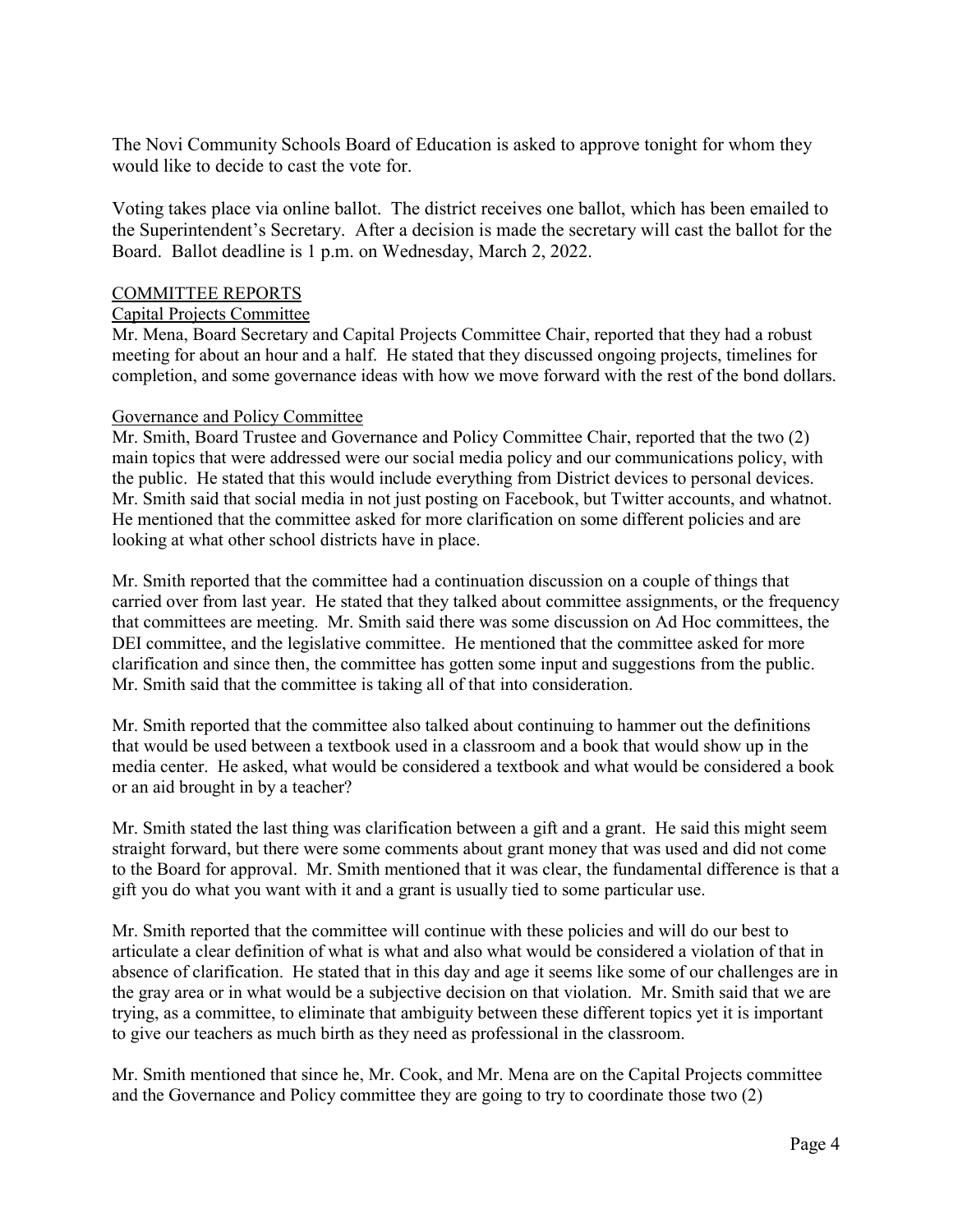committee meetings for the same day. He reported that with an increased cadence, we will be able to get through more things quickly with less intrusions on their personal lives.

### COMMENTS FROM THE AUDIENCE

There were eight (8) comments from the audience this evening in support of the District's social emotional learning, Diversity, Equity, and Inclusion, social media, District policies on books, Social Justice, the District's curriculum, and great experiences in Novi schools.

# SUPERINTENDENT REPORT

Dr. Steve Matthews, Superintendent of Schools, responded to statements from the last Board meeting regarding the social emotional learning guide. He reported that this guide was developed by teachers and administrators, in our District, as a support for teachers and administrators as they support students in our schools.

Dr. Matthews stated that all of us have become aware since the pandemic and even before the pandemic that our students struggle at times; not all of them and not all at once. He said that our students have been thrust into an unprecedented situation and we, as professional educators, had an obligation to try and provide resources that would support our students as they tried to navigate through the pandemic.

Dr. Matthews reported that it was suggested this social emotional learning guide was somehow hidden and never discussed publicly. He stated that was far from the truth. Dr. Matthews said that the guide was developed by our staff as a way to bring a variety of resources together to provide ideas for teachers, staff, and administrators to use to support students. He mentioned that the SEL guide used national standards that were developed by a group call CASEL, the Collaborative for Academic and Social Emotional Learning.

Dr. Matthews reported that the CASEL framework is built around five (5) standards for students and adults: self-awareness, self-management, social awareness, relationship skills, and responsible decision making. He stated the guide provides a variety of ideas. Dr. Matthews said that some create controversy, some have wide agreement, but all of it makes him and others in the District think and gives us the tools to use to support out students.

Dr. Matthews asked, is this a mandatory tool or guide? He stated, no it is not. Dr. Matthews reported that it is a resource that provides ideas. He mentioned that it was created at a time when teachers and administrators were asking for resources; it was created at a time when some parents were telling us that some students were struggling. Dr. Matthews said it was created to provide our staff some support as we look to find ways to help our students.

Dr. Matthews reported that the inference was that we have kept this hidden and that we did so because we did not want parents to know what we were talking about with the students, in our schools, is far from the truth. He stated that we presented it to the Board in a public meeting on March 4, 2021. Dr. Matthews said that it was not posted on our website because it is a teacher resource.

Dr. Matthews mentioned that it was also suggested that we should examine our Academic Advisory times, that we provide at school. He reported that we provide these times at each of our levels. Dr. Matthews stated that they have academic and social emotional component to them.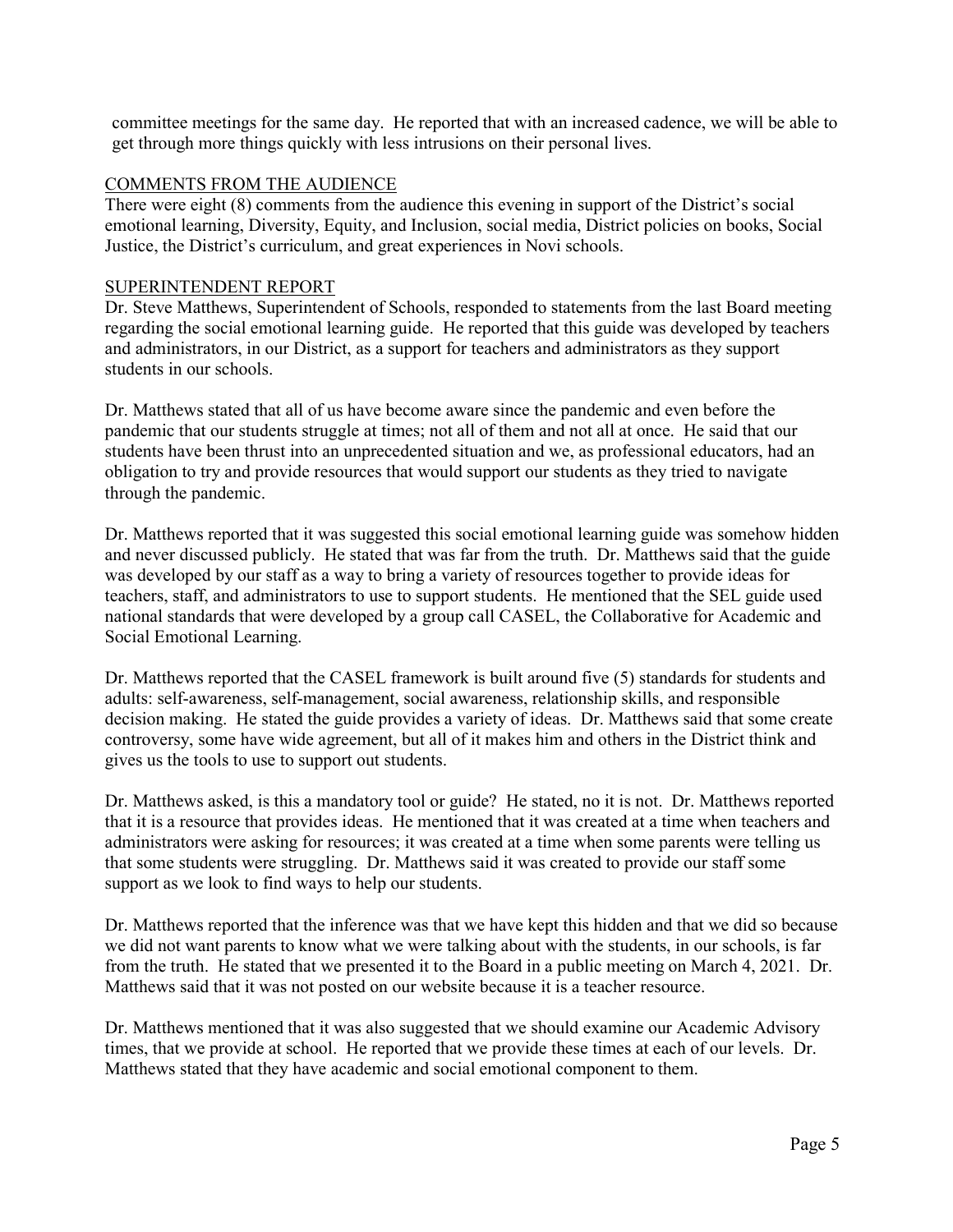Dr. Matthews said that elementary schools have WIN, What I Need, time and multi-grade cabin, village, or community time. Dr. Matthews mentioned that when time is daily, the multi-age community time is often weekly or monthly. He reported that at the middle school, we have 8-20, which has an academic time and a community building time.

Dr. Matthews stated the high school has academic advisory, which has an academic and community building time as well. He said that the community building aspect has been questioned for its value. Dr. Matthews mentioned that we created this time, so that we can build community within our schools, strong communities enhance academic performance. He reported that strong communities that support all students, create schools that encourage and support all students as they strive and grow and reach their potential.

Dr. Matthews stated that schools cannot be focused exclusively on academics. He said this week, our girls' basketball team held its annual recognition of each player's favorite teacher. Dr. Matthews mentioned that those teachers are their favorites not only because they are good teachers, but because they build relationships with students. He reported that they are listening to students and providing guidance. Dr. Matthews stated that they mentor, they push, and they encourage this in community building time. Dr. Matthews reported that our community building time, in our schools, is done to provide us time to focus on community building and in doing so we make our academic program that much stronger.

Dr. Matthews stated that the second part of his report is on our Board committee work. He said that we have created a strong committee structure, but it takes time and it will be messy. Dr. Matthews mentioned that some of the topics that will be discussed potentially will be filled with emotion, but he is confident that we can find our way through these discussions as we listen to each other, try to understand other people's points of view, and believe that all of us want what is best for the students in our District.

Dr. Matthews reported that we craft policies and make decisions to build a school district that supports our students. He stated that everyone will make mistakes from time to time and most errors are handled through our HR process. Dr. Matthews said the community will not know what discussions were held with the employee who makes a mistake because that is the way the system is supposed to work. He mentioned that at times emotions will run hot, but we should find ways to listen and understand that we will read the solutions and not just focus on the punishment.

Dr. Matthews reported that all of us up front are wearing Oxford strong shirts. He stated that this is part of a larger effort to support our friends, students, and the community of Oxford. Dr. Matthews said all Novi students and staff are encouraged to wear navy and gold tomorrow, Friday, February 4<sup>th</sup> or if you have an oxford strong shirt. He mentioned that anyone wearing an Oxford strong shirt can get into the basketball games, at Novi High School, for free.

Dr. Matthews thanked the Board for their evaluation of him and that he is pleased that he can serve this community.

#### ADMINITRATIVE REPORTS

Mr. Greg McIntyre, Assistant Superintendent of Business and Operations, reported that Cindy Valentine, our Director of Transportation, has met the requirements to renew her MSBO Director of Transportation Certification. He stated that it is good through June 30<sup>th</sup>, 2026 and he wanted to commend her and recognize her.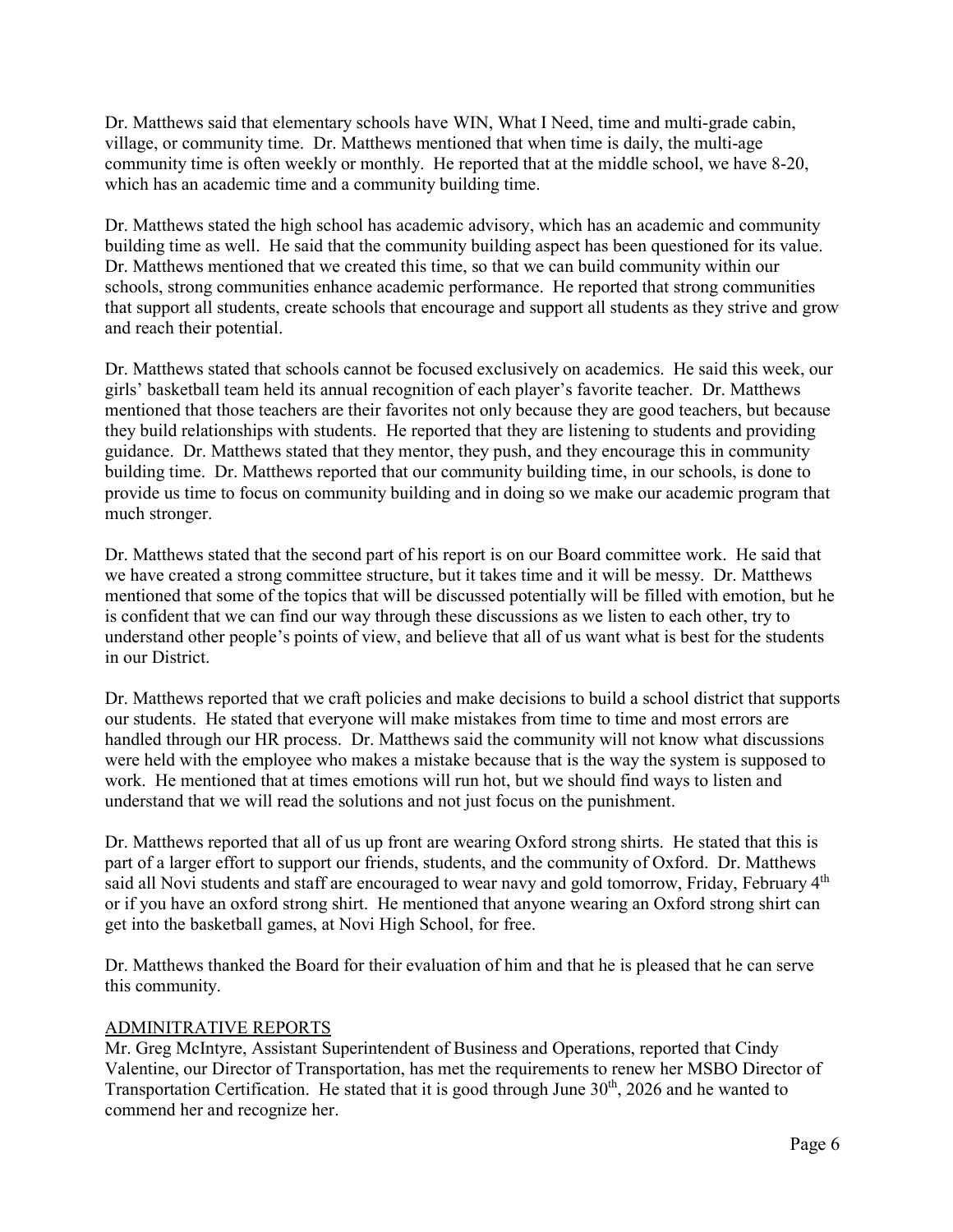Dr. Gary Kinzer, Assistant Superintendent of Human Resources, reported that Monday will be the fourth Mentee Monday session of the year. He stated that it will be a virtual session and Jeff Dinkelmann, Director of Students Growth and Accountability, will join him. Dr. Kinzer said that they will be reviewing the State of Michigan Professional Development requirements for new teachers; discussing options in our District for meeting those requirements; and how we document.

Dr. RJ Webber, Assistant Superintendent for Academic Services, reported that a fantastic article came out in the Detroit Free Press about the pandemic hitting some of our students hard and why some teachers are hopeful for English Language Learners. He stated that one third of our students in Novi are English Language Learners or former English Language Learners. Dr. Webber said that it was great to see a top fold or at least a digital story that included some of our teachers and kids, being recognized for the incredible work that they do. He mentioned that he is proud of our students and staff for weathering what has been an exceptionally difficult January for many people due to the rise in Omicron and the amount of people who have been out

Dr. Webber reported that fifth and sixth grade camp is happening right now, which is fantastic. He stated that getting back to a little something that Dr. Matthews had said earlier he believes that he has tweeted about 20,000 times in his eleven years in this community and now Twitter keeps track, so he included this on a tweet because it says something about how, when we share who we are with the world and the community, we are either vulnerable or proud of the work that we do or where we work.

Dr. Webber said he received a LinkedIn communication about a month ago from a former student of his at Mayflower Junior School of Kennedy. He mentioned that the student said Dr. Webber had taught him English sometime in 1991. Dr. Webber reported that the student said Dr. Webber would probably not remember him after 30 years, but he remembered Dr. Webber. He stated that the student thanked him for being an inspiration and that he could not remember anything Dr. Webber taught him, but he clearly remembered the feeling of inspiration and excitement he brought to the class.

Dr. Webber said that what that has led to is come conversations like the one at the podium tonight about the Trevor Noah book and the camera. He mentioned that these kids did not have any pictures taken of them, so Dr. Webber sent him a picture of his class, as picture that hangs in his office. Dr. Webber reported that era for them was an era of absolute isolation and the point is the relationships that our students build with our staff, the teachers or principals, is really what carries on. He stated there cannot be meaningful learning if that relationship is not there, so we need to think about that as we come to meetings and talk about each other. Dr. Webber said that many people have platforms, but very few have true accountability.

Dr. Webber stated that he would like to celebrate Black History Month. He read a couple of things from two (2) of his favorite poets and authors. Dr. Webber reported that the first is Zora Neale Hurston, "There are years that ask questions and years that answer." He said that we are all still waiting for an answer because the past two (2) years have been hard on all of us. Dr. Webber read another Zora Neale Hurston quote, "I love myself when I am laughing. . . and then again when I am looking mean and impressive." He also read Langston Hughes poem, I, Too; "I, too, sing America. I am the darker brother. They send me to eat in the kitchen when company comes, but I laugh, and eat well, and grow strong. Tomorrow, I'll be at the table when company comes. Nobody'll dare say to me, "eat in the kitchen," then. Besides, they'll see how beautiful I am and be ashamed—I,too, am America.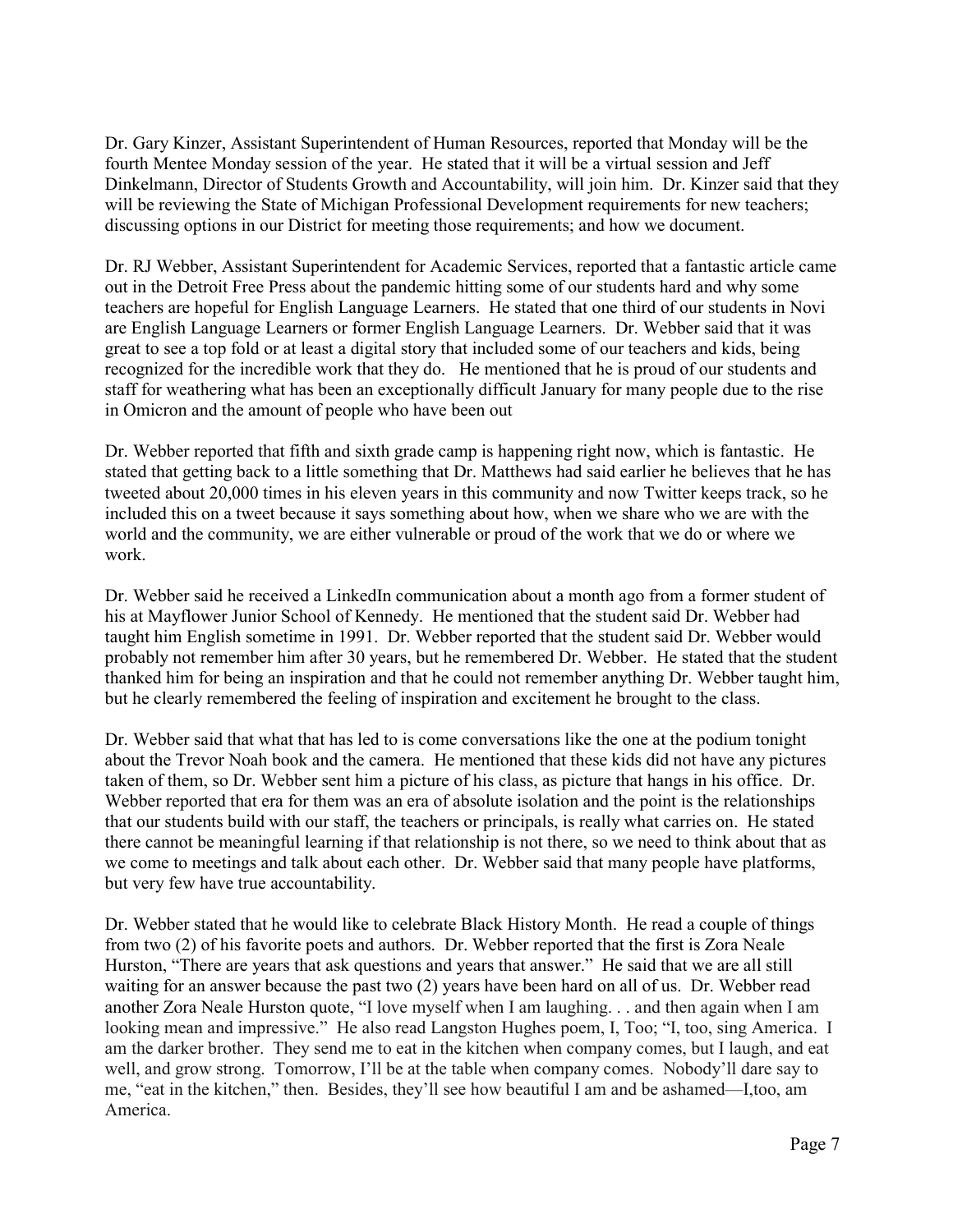## BOARD COMMUNICATION

Mr. Smith, Board Trustee, reported that tomorrow will be two (2) weeks since he found his father deceased on the floor. He stated that he has had time to go through some stuff and it has not brought back the best memories. Mr. Smith said he thinks back to his childhood and how his father was raised, both parents were raised, in a time where Polish jokes were all the rage. He mentioned that with a name like Smith you would think that I am not Polish, but I am. Mr. Smith reported, how things change and nowadays you cannot tell Polish jokes, but how funny they were.

Mr. Smith stated that he believes it was in 1974 was the first time he was called the n-word because his parents had divorces in 1968 and his mother moved in with an African American man in Grand Rapids. He said that it was not too cool, in the 60s, in Grand Rapids, but he raised me until I was in high school, then we lost touch. Mr. Smith mentioned that he finally got back in touch with him about seven (7) years ago and introduced him to his grandchildren. He reported that his son would be the first to tell you that Derek hugged him more than g-pops ever did and that he had never heard g-pops tell him that he loved him, but Derek did every time they saw each other.

Mr. Smith stated that it has been over 46 years since he had to deal with that and obviously he identifies as a successful white male. He said that he recalls Derek picking him up from that all white Catholic school, in his yellow cab and asking him to sit in the front. Mr. Smith mentioned that we would drop his books on the floor and bend over in an effort to hide because of the ridicule he would get the next day.

Mr. Smith reported that he has a fascination with Anthony Bourdine and not just because people say he looks like him, but because he was a man struggling with mental health and recovery. He stated that Anthony lost his battle and ended up taking his own life. Mr. Smith said that Anthony was in an episode in LAOS and described the horrors of the aftermath of war on the residents. He mentioned that he did not want to turn a blind eye to some of the things that are real today. Mr. Smith encouraged everyone to continue to work to address some of the shortcomings.

Mr. Smith made an appeal to everyone listening that the Novi Youth Assistance Program could use some volunteers. He reported that NYA is a resource for our community that is under appreciated. Mr. Smith stated that their primary focus is prevention from not just bullying, but kids hurting themselves, truancy issues, kids struggling with peer-to-peer pressure, and things that we take for granted like snow pants, mittens, and gloves. He said that we have kids in our community, in our schools, that do have to worry about these things and it is groups like Novi Youth Assistance that provide and do meaningful work. Mr. Smith mentioned anything you can do to support them would be appreciated.

Mrs. Hood, Board Treasurer, reported that once a month we get a copy of MASB's booklet called the Leaderboard. She stated that this month, Dr. Matthews has an essay about his journey from being a parent, to being an administrator in another district, to being (at the same time) an elected Board member in his home district. Mrs. Hood said that he talks a little bit about those different roles and staying in your lanes as you go through those roles. She mentioned that the pinnacle of his career is he is now able to call a snow day. Mrs. Hood stated that it was a very nice essay and she appreciates the reminder, as a Board member, of what lane we are in and who stays in what lanes.

Mrs. Hood reported, with our Oxford Strong shirts on this evening, she had the opportunity to talk to Kelly Breen, our State Representative. She stated that there is a new task force in the Michigan House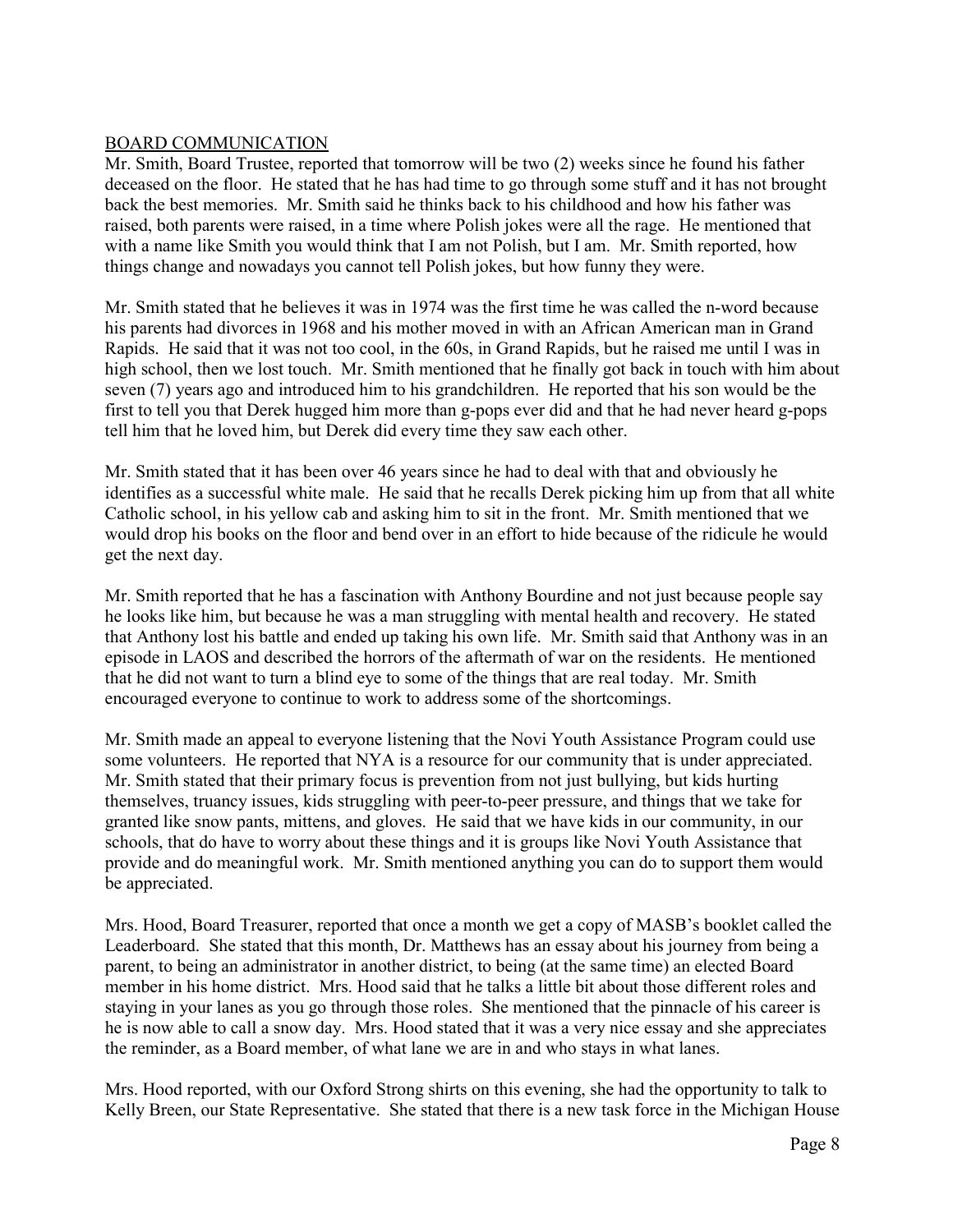of Representative called School Safety Task Force and she is one of eight (8) members. Mrs. Hood said that it just started on January  $10<sup>th</sup>$  and they have been doing a lot of significant work so far. She mentioned that they are trying to figure out how they best serve our students and our school staff.

Mrs. Hood reported that they have talked to the state police and Kelly is talking to the Oxford parents tonight. She stated that they have engaged with Parkland parents and divided their work group into six (6) areas from physical safety to mental health issues, staffing and personnel. Mrs. Hood said that they are crafting a survey for ISDs and district that we will be responding to. She mentioned that they are also studying the effectiveness of social and emotional learning and where it can be expanded to help a greater number of children. Mrs. Hood encouraged us to Google Michigan House School Safety Task Force; they want feedback from both the public and those involved in schools.

Mr. Cook, Board Vice-President, reported that he thought Dr. Matthews real life goal was to make the best chocolate chip cookie ever. He stated that his dog was very upset that he would not call a snow day because the kids would not be around.

Mrs. Murphy, Board Trustee, thanked Dr. Ruskin on behalf of the Board for their t-shirts. She stated that Dr. Ruskin volunteered to supply them and she is so appreciative.

Dr. Danielle Ruskin, Board President, reported that with the Oxford shirts, it is really an MHSAA Program. She stated that Brian Gordon, our former Athletic Director, and Don Watchowski, our current Athletic Director, and his office have wrapped their arms around the fundraiser and she was sure that there have been thousands and thousands of shirts sold within the Oakland County Community. Dr. Ruskin said that it has been put out there to all of the schools in the State of Michigan for the MHSAA event, so she is looking forward to hearing how that went for them and the money that has been raised for that community to support them. She mentioned that not only tomorrow will you have the opportunity to get in free, but that there are three (3) additional athletic events that people can get in for free if they wear their Oxford Strong shirts.

Dr. Ruskin reported that Monday evening she was out in the backyard with a flashlight, in the very dark, searching for her son's air pods and underneath the trampoline, in a white bag (opened), but not destroyed, by her puppy, were all of these shirts. She stated that she did not know they had been delivered and yet there were all of your shirts. Dr. Ruskin said that we are lucky to actually be wearing them.

# CLOSED SESSION

A public body may meet in a closed session only for one or more purposes as specified in the Open Meetings Act. Tonight, Pursuant to Section 8(k) of the Open Meetings Act, the Board will move into a closed session to discuss issues related to security. (MCL 15.268(k).

It was moved by Mr. Cook and supported by Mr. Mena that the Novi Board of Education Regular Board move into a Closed Session.

Ayes: 7 Dr. Ruskin, Mr. Mena, Mrs. Murphy, Mr. Cook, Mr. Smith, Mrs. Roney (remotely), and Mrs. Hood (by Roll Call) Nays: 0 **MOTION CARRIED** 

The Board moved into a Closed Session at 8:34 PM. The Board came out of a Closed Session at 9:36 PM. No action was taken.